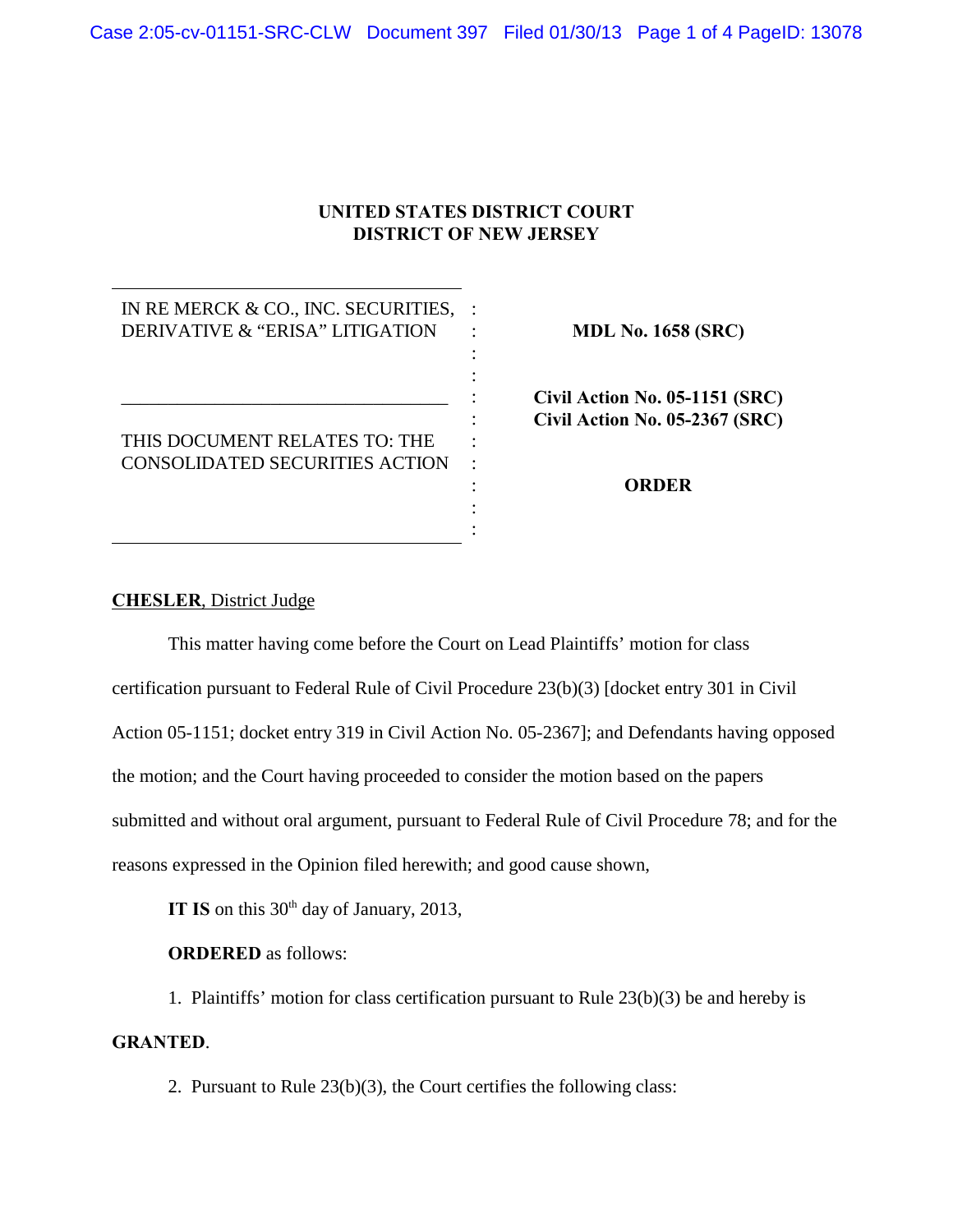All persons and entities who, from May 21, 1999 to September 29, 2004, inclusive (the "Class Period"), purchased or otherwise acquired Merck & Co., Inc. ("Merck") common stock or call options, or sold Merck put options (the "Class"). Excluded from the Class are Defendants; Merck's affiliates and subsidiaries; the officers and directors of Merck and its subsidiaries and affiliates at all relevant times; members of the immediate family of any excluded person; the legal representatives, heirs, successors, and assigns of any excluded person or entity; and any entity in which any excluded person or entity has or had a controlling interest.

3. The Court certifies the following claims, as asserted in the Corrected Consolidated

Fifth Amended Class Action Complaint and as limited by prior decisions of this Court dismissing portions of Plaintiffs' claims pursuant to Federal Rules of Civil Procedure 12(b)(6) and  $12(c)$ :

- a. Count I: violations of § 10(b) of the Securities Exchange Act of 1934 (the "Exchange Act") and Rule 10b-5 promulgated thereunder against Merck, Edward Scolnick and Alise Reicin;
- b. Count II: violations of  $\S 20(a)$  of the Exchange Act against each of the Officer Defendants (Scolnick, Reicin, Raymond Gilmartin, Peter Kim, Judy Lewent, Kenneth Frazier, David Anstice, Richard Henriques and Per Wold-Olsen);
- c. Count III: violations of §§ 10(b) and 20A of the Exchange Act and Rule 10b-5 promulgated thereunder for insider trading against Scolnick.

4. Pursuant to Rule  $23(c)(1)(B)$ , the Court identifies the following issues to be treated on a class basis:

- a. With regard to Count I's claim for violation of Exchange Act § 10(b):
	- 1) Whether Defendants made false statements and/or omissions with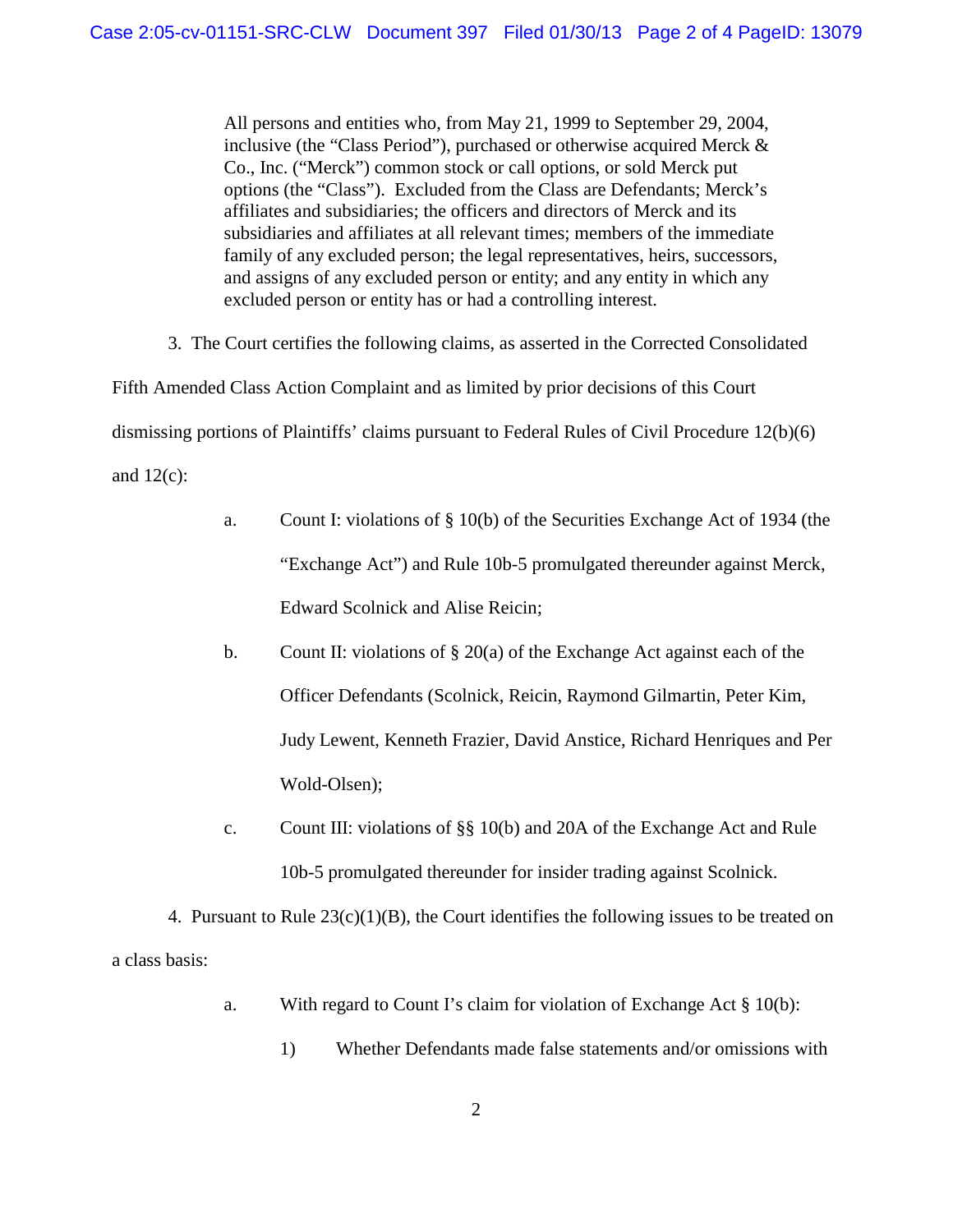regard to the safety profile of Vioxx;

- 2) Whether such statements and/or omissions related to material facts;
- 3) Whether such statements and/or omissions were made with the requisite scienter;
- 4) Whether Class members relied on such statements and/or omissions in connection with their respective transactions in Merck securities during the Class Period;
- 5) Whether such misrepresentations and/or omissions resulted in "loss causation;" and
- 6) The economic loss suffered by the Class as a whole.
- b. With regard to Count II's claim for violation of  $\S 20(a)$  of the Exchange Act:
	- 1) Whether each Officer Defendant exerted control over Merck within the meaning of the statute;
	- 2) Whether Merck committed a primary violation of § 10(b) and Rule 10b-5; and
	- 3) Whether each Officer Defendant was a culpable participant in the § 10(b) violation.
- c. With regard to Count III's claim for violation § 20A:
	- 1) Whether Scolnick committed an underlying violation of § 10(b) of the Exchange Act;
	- 2) Whether Scolnick traded in Merck securities contemporaneously